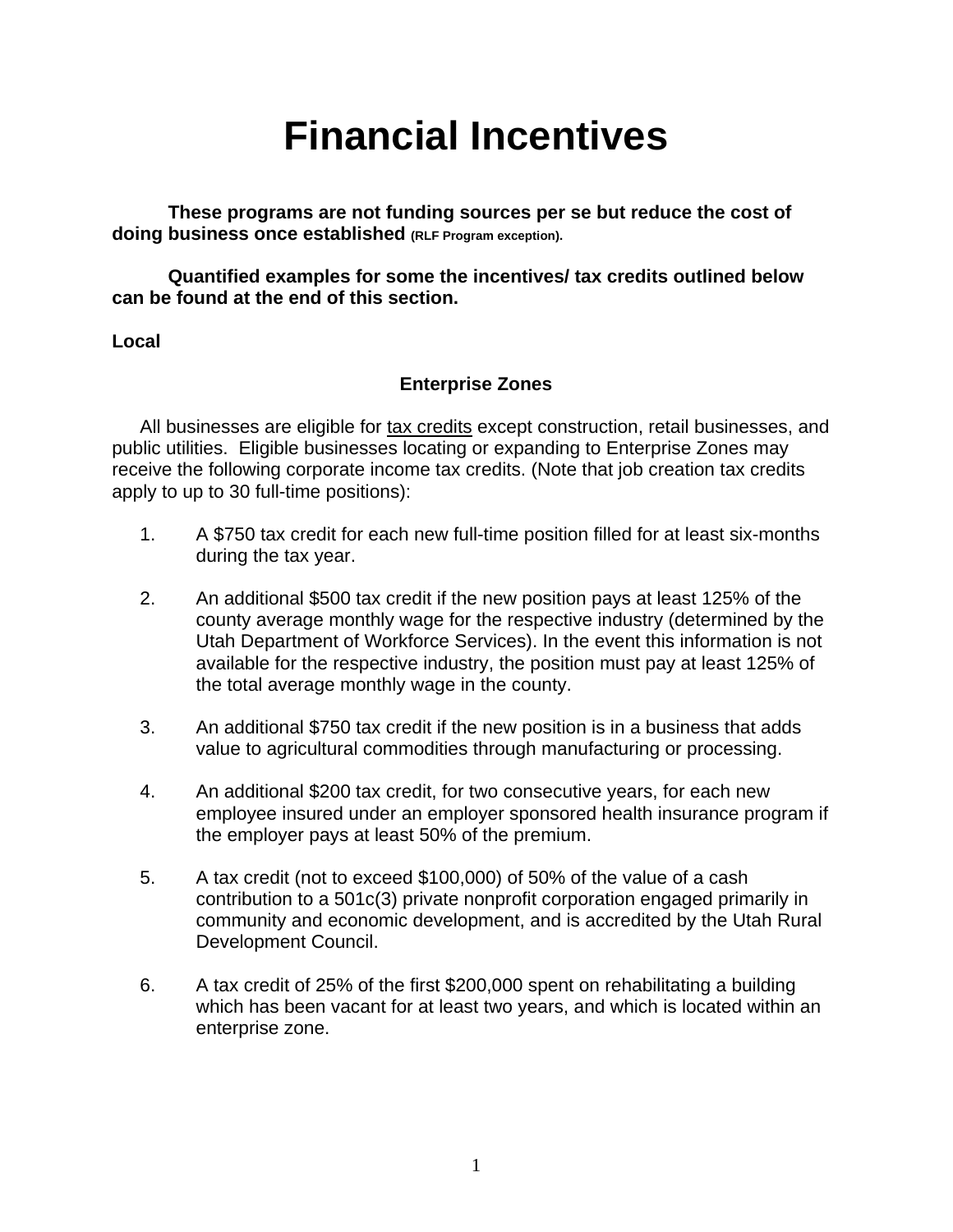7. An annual investment tax credit of 10% of the first \$250,000 in investment, and 5% of the next \$1,000,000 qualifying investment in plant, equipment, or other depreciable property.

## **Revolving Loan Fund\***

The Six County Association of Governments, in concert with Sevier County, operates a Revolving Loan Fund (RLF) utilizing a variety of federal resources. The maximum policy loan is \$150,000 and can be used for any purpose (land, building, working capital). Funding requires that 1 job be created for every \$20,000 loaned. The RLF program offers "gap" financing or the portion not covered by conventional loan institutions and owners equity. The RLF can offer competitive interest rates. Contact Malcolm Nash of Sevier County for more information (435) 893-0454**.** 

## **Economic Development Area / Tax Increment Financing**

#### **Salina Commercial Center**

Tax Increment Financing (TIF) is utilized in areas that have been targeted for economic development. Economic Development Areas (EDA's) are set up and administered by local and municipalities. Portions of the new property tax generated by the new development (i.e., capital investment in building, property and land) can be returned to the company in the form of infrastructure development, land cost writedowns or other appropriate means.

Part of the new property tax can be returned to a company. Each municipality constitutes a board, which votes on the approval of Tax Increment Financing for individual companies and their projects. Amounts are negotiated on a project-by-project basis between the Salina Redevelopment Agency and the company after the economic impact analysis is completed.

The value of this incentive depends on the increase value of real property generated by the company locating in the Salina Commercial Center.

**Salina City is also willing to complete land write-downs to offset start-up costs for new tenants.**